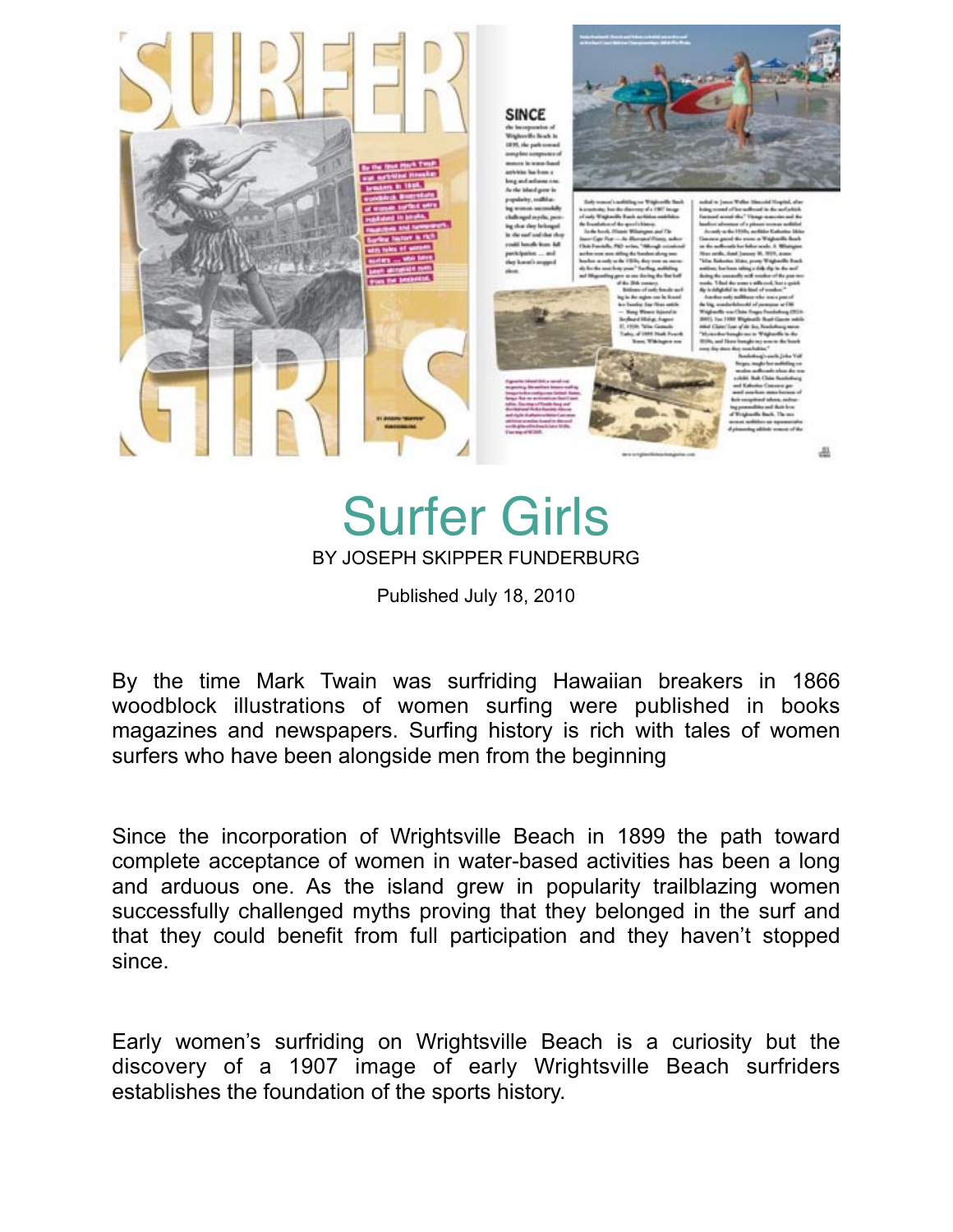In the book Historic Wilmington and The Lower Cape Fear An Illustrated History author Chris Fonvielle PhD writes, "Although occasional surfers were seen riding the breakers along area beaches as early as the 1920s they were an anomaly for the next forty years." Surfing surfriding and lifeguarding grew as one during the first half of the Twentieth Century.

Evidence of early female surfing in the region can be found in a Sunday Star News article Young Women Injured in Surfboard Mishap August 17,1930: "Miss Gertrude Turley of 1009 North Fourth Street Wilmington was rushed to James Walker Memorial Hospital after losing control of her surfboard in the surf which fractured several ribs." Vintage memories and the barefoot adventure of a pioneer woman surfrider!

As early as the 1930s surfrider Katherine Meier Cameron graced the waves at Wrightsville Beach on the surfboards her father made. A Wilmington News article dated January 10,1939 states: "Miss Katherine Meier pretty Wrightsville Beach resident has been taking a daily dip in the surf during the unusually mild weather of the past two weeks. I find the water a trifle cool but a quick dip is delightful in this kind of weather."

Another early trailblazer who was a part of the big wonderful world of yesteryear at Old Wrightsville was Claire Fergus Funderburg (1924-2005). In a 1980 Wrightsville Beach Gazette article titled Claires Love of the Sea Funderburg states: "My mother brought me to Wrightsville in the 1930s and I have brought my sons to the beach every day since they were babies."

Funderburgs uncle John Vail Fergus taught her surfriding on wooden surfboards when she was a child. Both Claire Funderburg and Katherine Cameron garnered near-hero status because of their exceptional talents endearing personalities and their love of Wrightsville Beach. The two women surfriders are representative of pioneering athletic women of the 30s 40s and 50s.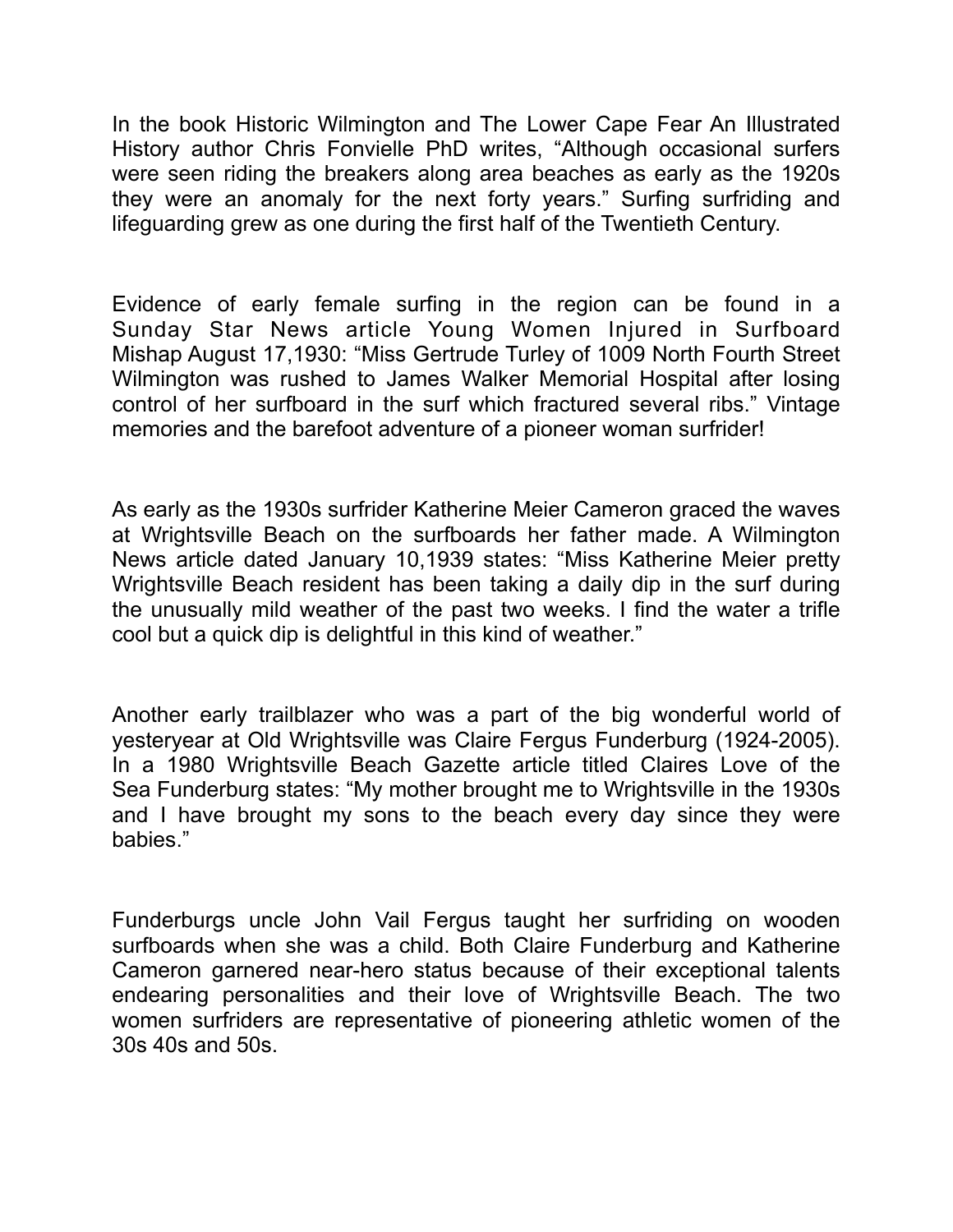The social changes of the 1960s and 1970s created new attitudes about and toward women and changed women's surfing and surfriding. The first "Gidgets" had to use surfing products that were made for men. Not having the right equipment restrained their movements and prevented them from giving their best performances. A lack of role models bathing suit problems and pressure regarding how surfing affected looks and comportment were also issues.

The golden era of women's surfing on Wrightsville Beach is usually dated from Christmas 1963 when Dolly Ruth Fergus Bidwan and Virginia "Ginny" Fergus Mullinax got surfboards from Santa. The Fergus girls were entering and winning surf contests on Wrightsville Beach by 1965. Arguably the Fergus girls surfing record is regarded as the spark that led to the popularity of female surfing after 1965.

In 1966 Katy Dean Monaghan moved to Wrightsville Beach from Illinois and quickly swapped her horse saddle for a surfboard. She carved a place in the new Wrightsville Beach surfing community becoming a prominent female surfer who truly personified what surfing meant to the new generation of surfer girls. She surfed with confidence and is included in the first group of North Carolinas women surfers.

As legends go North Carolinas Toni Bryant became one of the most competitive female surfers on the East Coast winning the coveted Women's Title at the 1973 East Coast Surfing Championship in Cape Hatteras. By 1978 Bryant earned the right to a berth in the prestigious United States Surfing Championships setting the gold standard for local women's surfing for decades. Women surfing professionals in that day earned less than 1/20th of what their male counterparts earned. Bryant retired by 1980.

In 1975 Jo Picketts surfing career began when she paddled out at Crystal Pier. Pickett was the 2004 US Women's Surfing Champion and the 2006 and 2009 ESA Eastern Champion. She is the founder of Crystal Surf Camp and serves as a wonderful role model for women surfers. She has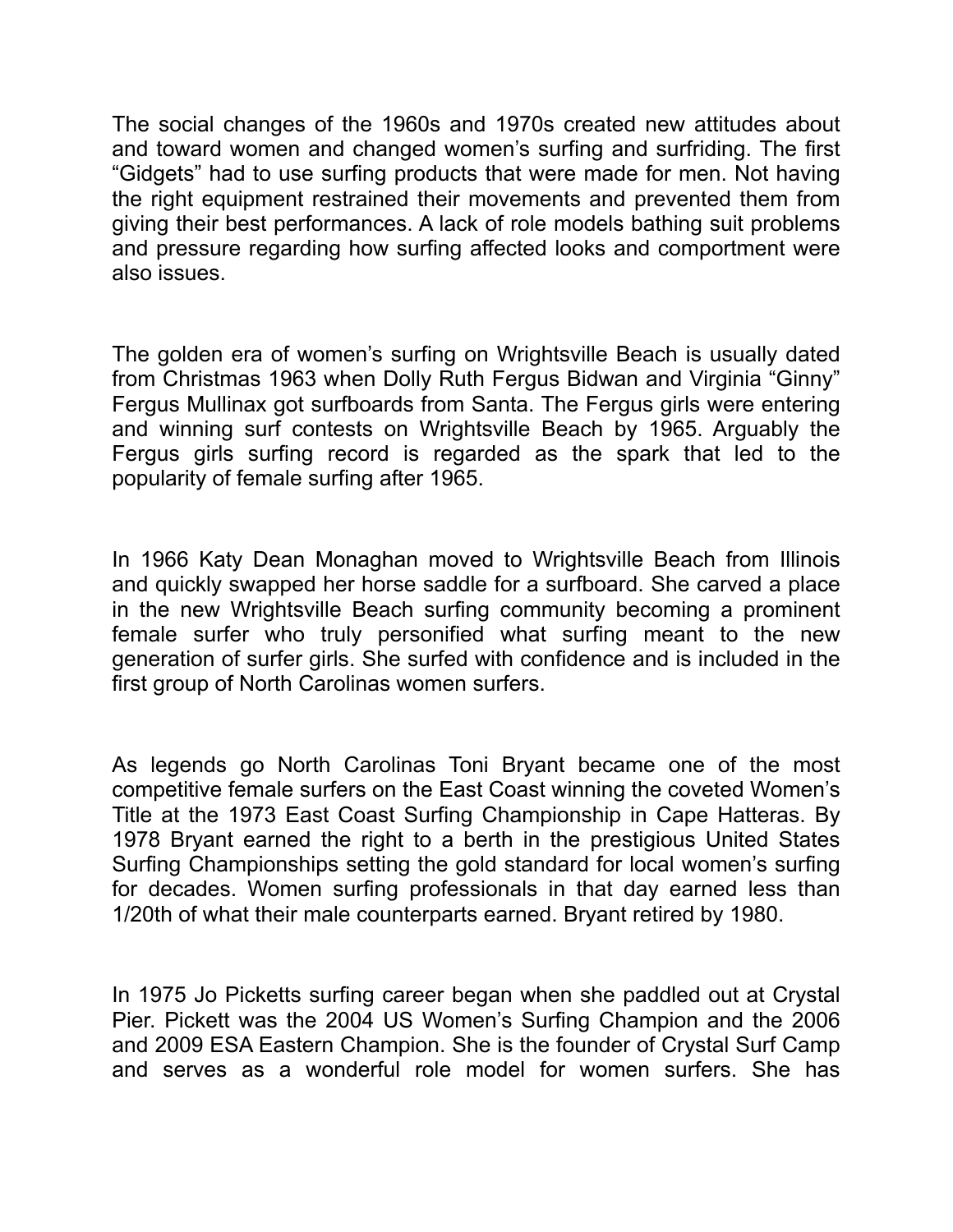represented North Carolina for almost 40 years and epitomizes the carefree sunny happy conscientious yet competitive surfer.

Finding romance along the strand and in the surf has always been popular among women surfers. In 1980 the gifted and resilient Karen Allison arrived on the Cape Fear coast. Karens beatific and balletic wave-gliding abilities won surf legend Will Allisons heart and the enchantment led to their marriage. Karen is co-founder of Allison Surfboards a prominent surfboard company that builds long and short boards paddleboards and more.

By the mid 1970s it was clear that women could accomplish in surfing what they had already accomplished in tennis and golf but they still didn't get their market share. As women's surfing unfolded and unfurled in the 80s and early 90s the rate of growth remained sluggish. According to The Encyclopedia of Surfing (Harcourt 2005) by Matt Warshaw women's surfing took a heavily publicized turn for the better in the mid 1990s and changed the way beach boys looked at beach girls bringing droves of young women to the sport. By the end of the decade there were womens magazines surf wear wetsuits documentaries travel and women-only surf schools. What had started as a Polynesian folkway and a local curiosity had become a global multi-billion-dollar economic force.

By 1997 legions of wives mothers daughters and sisters embraced surfing like never before. That same year The East Coast Wahine Championships (ECWC) was founded on Wrightsville Beach as a venue for amateur surfer girls on the East Coast.

The contest began under the leadership of founder Tammy Kennedy continued by Anne Beasley Weber and Paula Bushardt and inspired many local girls to surf in a competitive event for women only. The ECWC is the largest all-female surfing contest on the American East Coast and has become a pilgrimage destination for surfer girls to showcase their talent. As the tides flowed and the time ticked many notable women surfers helped define Wrightsville Beach as a new epicenter of female talent. Fourteen years later the contest has become a surfing epic.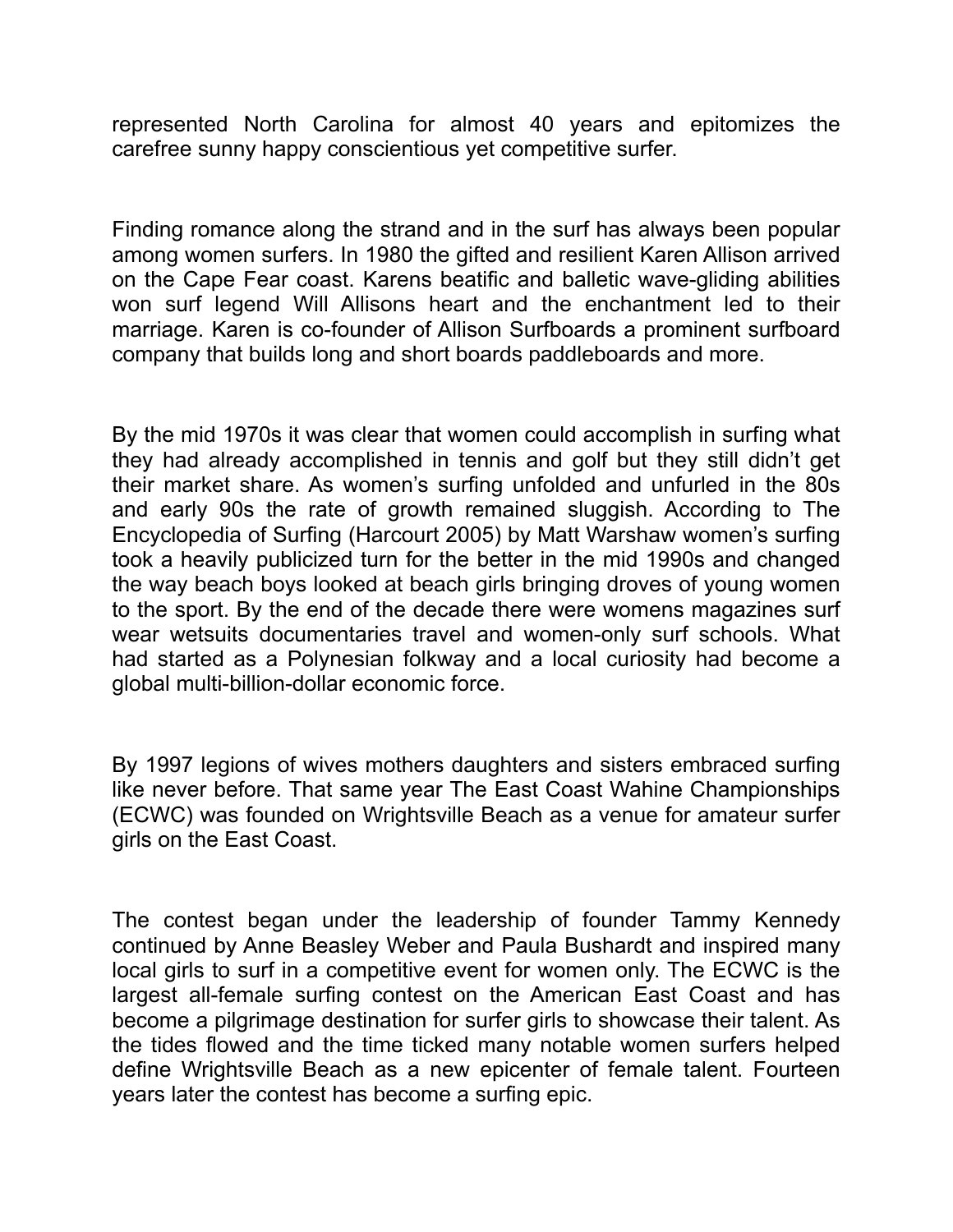In 2000 the formidable Mary Ann Salvo Mangiacapre entered the mix as Southern North Carolinas Eastern Surfing Association district director. Her leadership qualities and resulting progress were so phenomenal that the ESA officials elevated her to East Coast Competitions Director a prestigious job requiring organizational skill specialized knowledge experience dedication and most of all a love of surfing. She excelled in the position and was crowned "Lady Grace" by her peers.

Around the same period Jen (and Rick) Civelli founded Wrightsville Beach Surf Camp and joined the women's surfing boom of the late 1990s. Their extraordinary passion to share her knowledge of marine science and environmental conservation was contagious. Jens inspiring "stoke" helped make taking care of our ocean resources a way of life and made giving back to social and environmental endeavors a fundamental part of WB culture. Civelli took on motherhood physical and mental fitness with the same gusto she applied to other causes and became a role model for both professional women and younger girls radiating health and happiness and coaching others to stay toned fit and focused through surfing.

Over the last few years Nikki Morris Bascome of Surfers Healing Autism Foundation has done an exemplary job of improving the lives of children with autism and their families through surfing. Her efforts are especially significant in that they provide a safe and comfortable means of communication an outlet that prior to the founding of Surfers Healing was simply unavailable for those with autism. Now an important (and wonderful) part of the summer on Wrightsville Beach Surfers Healing attracts women surfers from around the area and the world.

Younger surfer girls of today have discovered that women surfers are strong and beautiful. Statistics indicate that the fastest growing demographic in female surfing is women in their 30s and 40s who enjoy surfing for relaxation and excitement. Todays surfer girls take life as it rolls in with the waves. Their look is classy carefree and casual; their attitude is optimistic confident and fun. As history shows us there have always been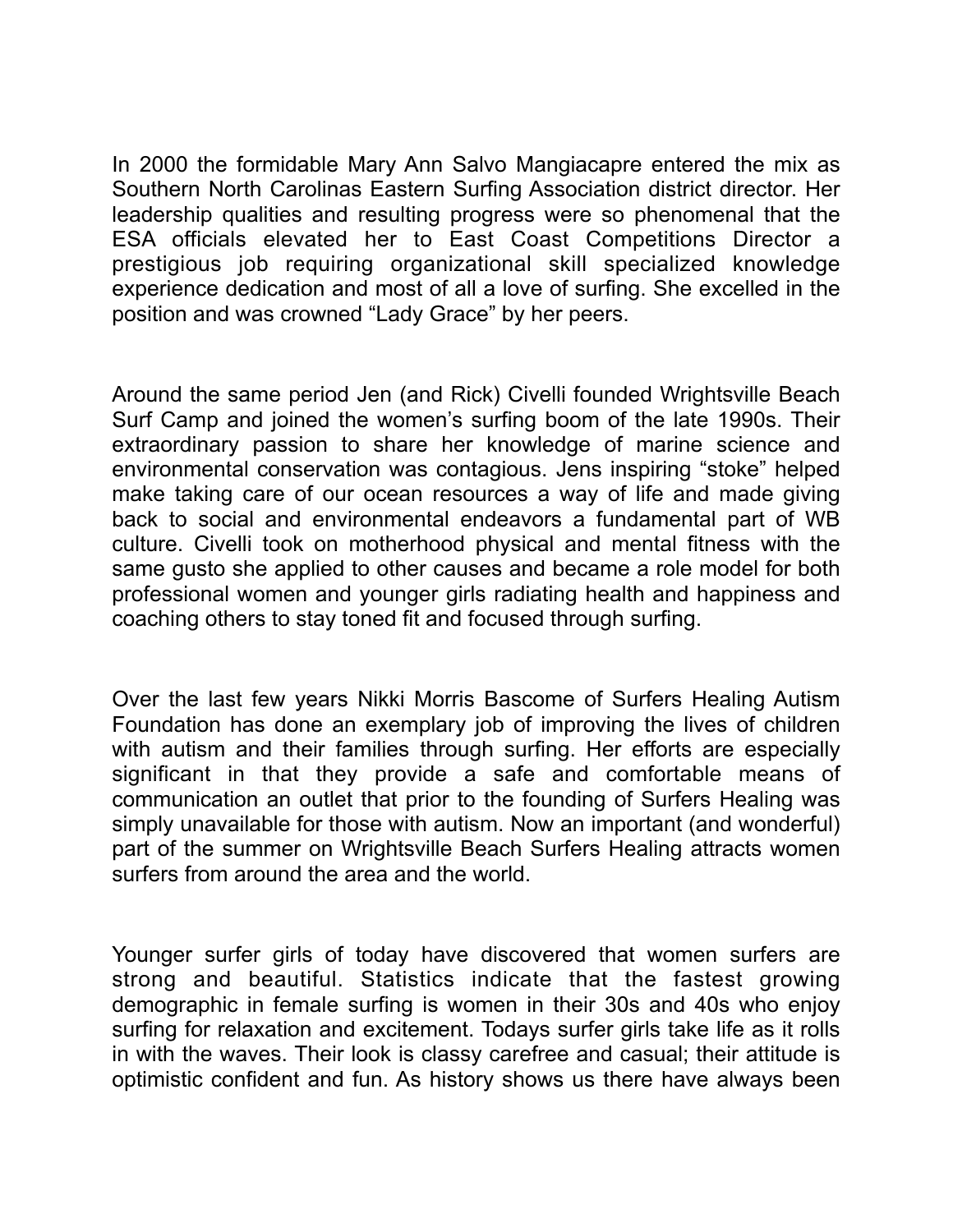women in the Wrightsville Beach surf and it seems safe to say that there always will be.

**Authors Note:** My mother Claire Funderburg was a water sports pioneer in Old Wrightsville and the best mother a young surfer could have. She was the aquabelle icon of a beach generation.

## **Surfing Semantics:**

The terms "surfing" and "surfer" appear only in the 20th century and when used by themselves indicate the act of standing on a surf board or one who stands on a surfboard. In 1908 Carolinian mastermind Alexander Hume Ford coined the words "surfer" and "surfing" in a letter supporting the Outrigger Canoe Club Waikiki Hawaii.

"Surfrider" or "Surfriding" are terms used to describe the general act of riding waves with a board in any position: prone kneeling standing or any combination of these. The terms first appeared in 1854 and have the honor of having the longest continual use to describe the act of riding waves and those that ride them.

Source: Pacific Passages: An Anthology of Surf Writing by Patrick Moser

## **Wrightsville Surfer Girls:**

Karen Allison, Nikki Bascome, Kelly Barnes, Lori Batson, Rebecca Beitel, Rebecca Bennett, Suzanne Blake, Paula Bushardt, Jennifer Butler, Jen Civelli, Susan Cignotti, Jackie Cowan, Georgia Curry, Liza Dean, Hannah Frazelle, Shari Ann Funderburg, Liz Hauser, Melissa Herzog, Lucy Hieronymus, Bailey Holeman, Landis Holeman, Laurel Hughes, Kristen Kornegay, Katie Lang, Lindsay LeRoy, Shea Lindon, Jen Mangiacapre, Mary Ann Mangiacapre, Kathy Mann, Janie McAuliffe, Katy Monaghan, April Morvil, Jenny Mulion, Samantha Newkirk, Kelly Nicely, Tamara Paul, Jo Pickett, Airlie Pickett, Leilani Pickett, Darsha Pigford, Sandy Powell, Nancy Preston, Eileen Pye, Melissa Rhodes, Samantha Robinson, Mebane Sherard, Savannah Sherard, Diane Skiba, Tracy Skrabal, Lama Tajeldin, Ginny Wallin, April Upchurch, Chandler Von Cannon, Erin Wall, Kim Watters, Anne Weber, Sarah Willis, Tammy Zybura